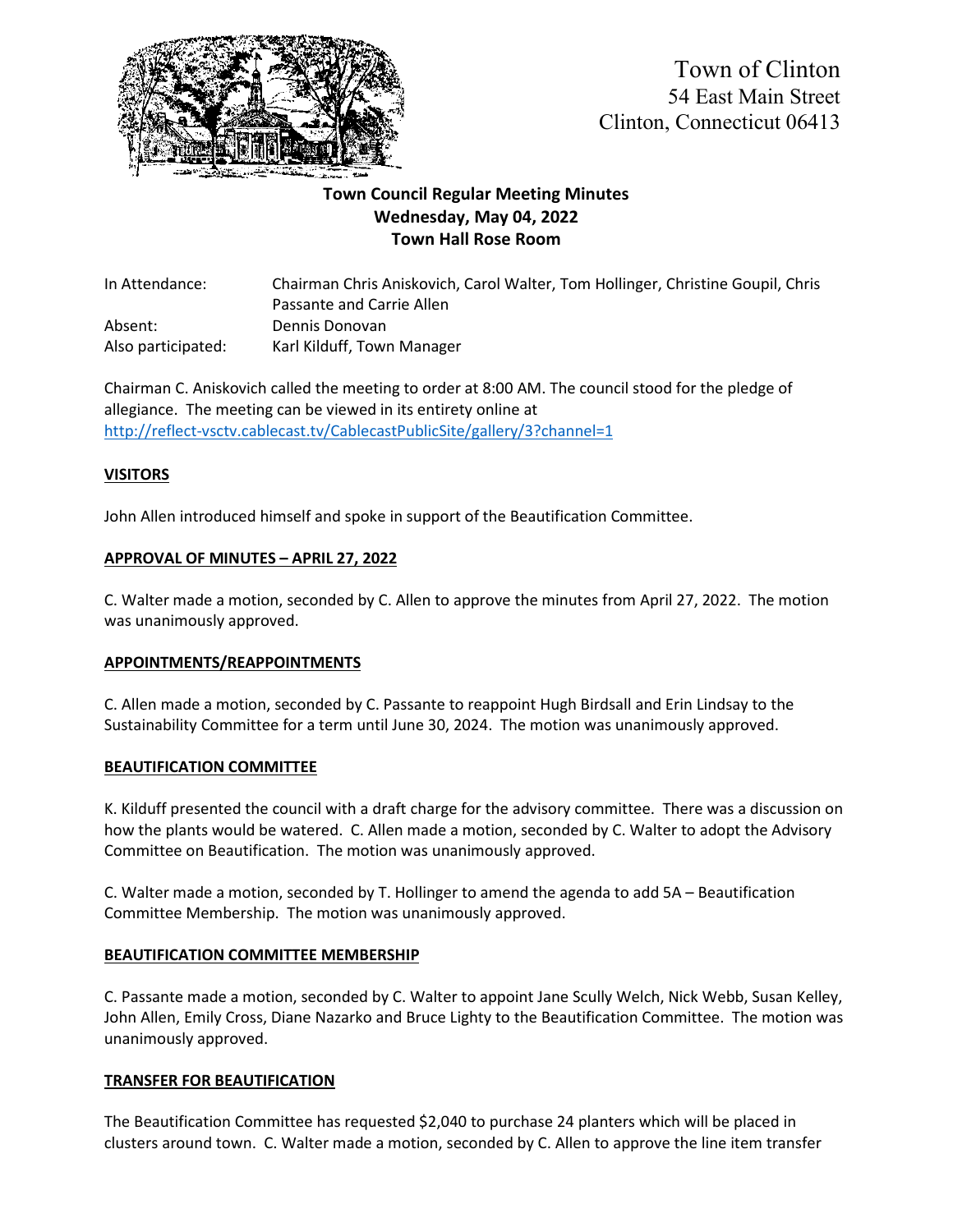

request which would decrease Annual Town Report by \$2,040 and move the funds to a new account for the Beautification Committee. The motion was unanimously approved.

# **TOWN BEACH CONCESSION STAND CONTRACT**

The Park and Recreation Commission has recommended to the council that the town beach concession stand serve as a service to the town and not as a revenue source. C. Walter made a motion, seconded by T. Hollinger to approve the Town Beach Concession Stand Contract and allow the Town Manager to sign the agreement. The motion was unanimously approved.

#### **NOISE ORDINANCE REPORT**

Residents have raised the issue lately that the town doesn't have a noise ordinance. K. Kilduff recommended having the council form a subcommittee. If approved as an ordinance the police department would have to enforce it. C. Walter and C. Allen have agreed to serve on the subcommittee. C. Aniskovich will ask D. Donovan if he's interesting in serving. A member of the police commission will also serve on the committee.

#### **SPENDING OF NIP BOTTLE GRANT**

The town has received their first check from the state as a result of a new five-cent surcharge placed on nip bottle sales. The town has to spend the money to focus on litter mitigation. The short term plan is to use the money for public works to clean up the parking lot behind the store fronts on Main Street removing accumulated litter and clearing the area. Longer term use of the money would be for public works overtime to regularly remove litter from roadsides. The town received a check for \$7,500 based on Clintons nip sales. The town will receive a check every 6 months based on sales. The council were in agreement with how the money would be spent.

#### **COUNCIL DISCUSSION**

Correspondences – the council received an email from Kevin Southwood regarding taxes.

Future Projects A discussion followed on Pierson. The council will schedule a workshop to discuss further.

#### **CHAIRMAN'S REPORT**

The council has a goal setting workshop tonight at 5:00 PM and the Annual Budget Meeting is at 6:00 PM. The budget referendum is May  $11^{th}$ .

#### **TOWN MANAGER'S REPORT**

K. Kilduff updated the council on the following items.

- The state budget has been settled and it seems to be in line with what the governor recommended.
- Regional Coastal Resilient Grant letter of support